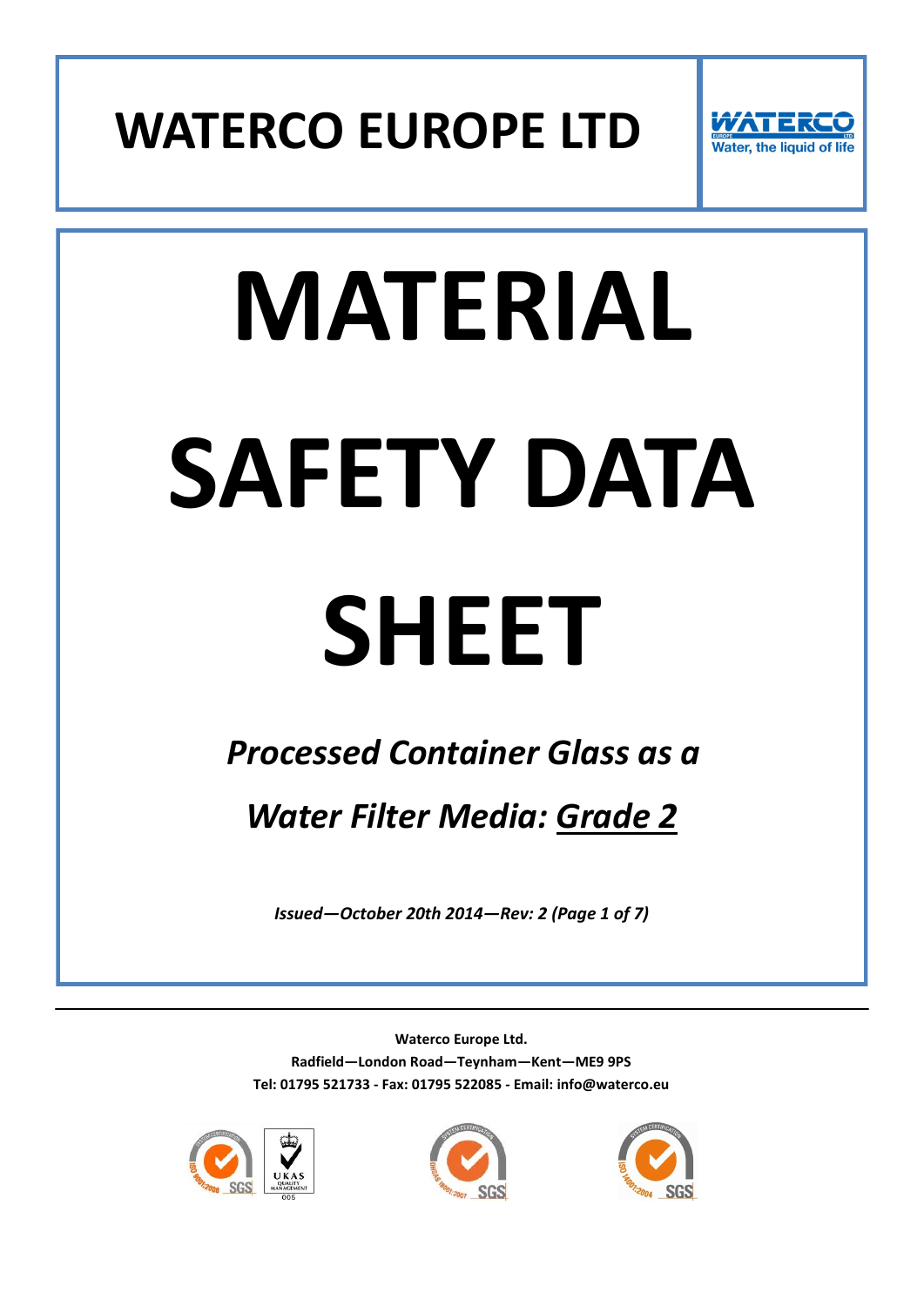

#### *Processed Container Glass as a water filter media: Grade 2*

#### **Product Introduction:**

Waterco Water Filter Media is a quality assured, secondary material produced specifically for the use in treatment of potable water, municipal wastewater, industrial wastewater, filtration of swimming pool water and various aquaculture and fish farming applications.

Processed from post consumer container glass, Waterco manufacture the product in accordance with PAS 102: *Specification for processed glass for selected secondary end markets*.

The product is completely inert, free from organic contaminants and is supplied ready for use.

#### **Physical Data:**

Shape: Particle shape ratio  $> 5:1,0\%$  1 Colour: *Green Glass (no more than 5% other)* Particle Size Distribution: 2.*0mm—1.0mm 99.6% passing 2.0mm; 4.9% passing 1.0mm* <sup>2</sup> Moisture Content: <  $0.02\%$  3

#### **Chemical Composition:**

Silicon: 33.9% Sodium: 11.3% Calcium: 6.45% Aluminium: 0.829% Potassium: 0.55% Magnesium: 0.521%

#### **Potential Harm to Health:**

This material has been classified as non-hazardous, and contains no substances as "hazardous / dangerous" as contained within Directive 67/548/EEC.

Directive EH40/2005 & 2007 stipulates that there are no defined parameters for glass dusts because of its inert nature and therefore does not have a WEL and is classed as general dust.

Eyes and the throat can become irritated when exposed to significantly high concentration levels.

There are no significant immediate health concerns, physical or environmental hazards.





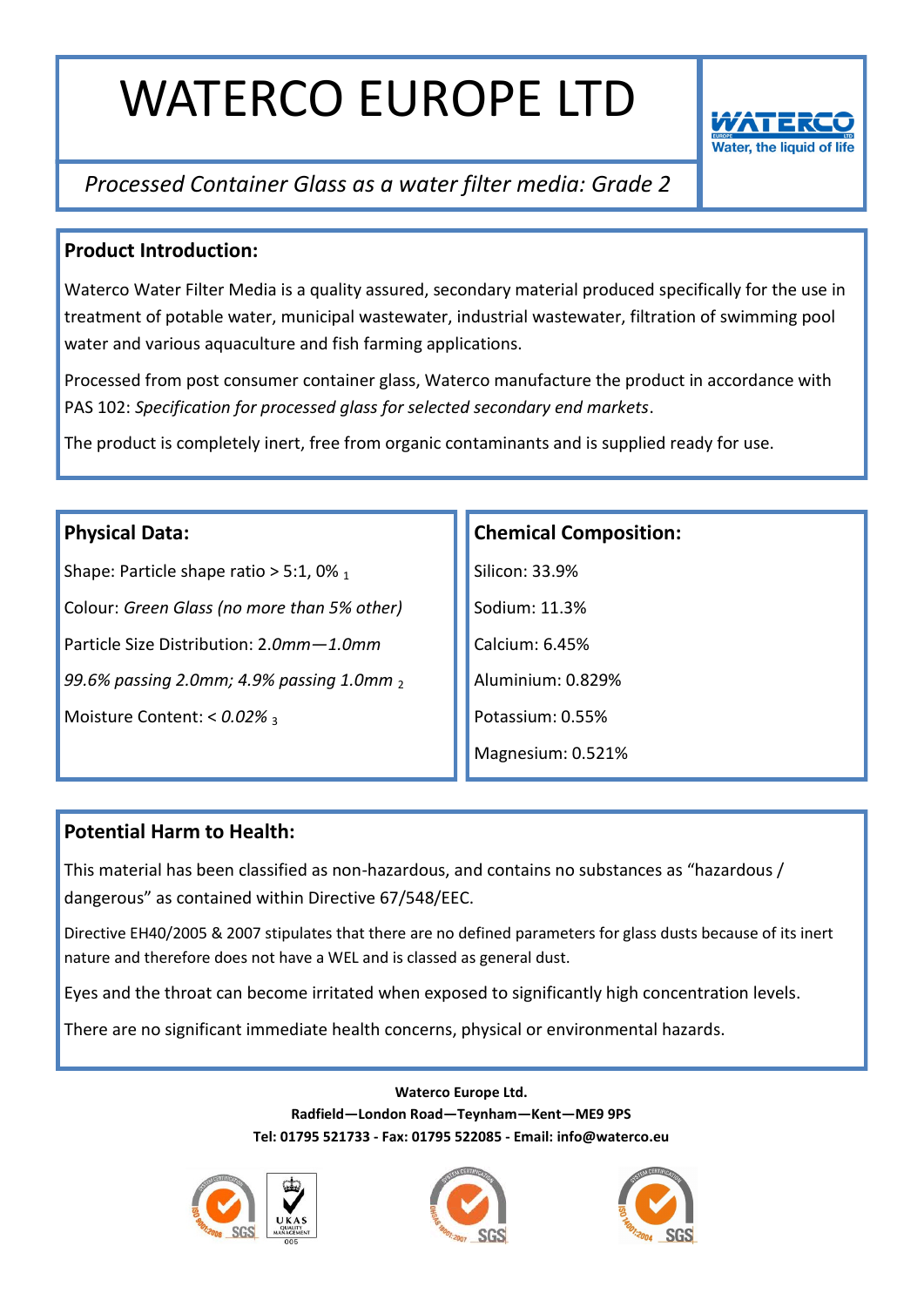

*Processed Container Glass as a Water Filter Media: Grade 2*

| <b>First Aid Measures:</b>                                                                                                                       |                                                                                                                                                                  |  |
|--------------------------------------------------------------------------------------------------------------------------------------------------|------------------------------------------------------------------------------------------------------------------------------------------------------------------|--|
| INHALATION:                                                                                                                                      | Direct exposure could cause irritation to the mucus membranes. If irritation<br>continues, seek further medical attention                                        |  |
| INGESTION:                                                                                                                                       | Non toxic. If ingested, please wash out with cold water. Swallowing large quantities<br>can lead to discomfort. If this occurs, seek immediate medical attention |  |
| SKIN:                                                                                                                                            | If an irritation occurs after contact, ensure that all affected areas are washed<br>continuously with hot water & soap                                           |  |
| EYES:                                                                                                                                            | Bathe the eye(s) in a saline / water based solution for a minimum period of fifteen<br>(15) minutes. If the irritation persists, seek medical attention          |  |
| REPORTING SYMPTOMS: Outline the problem to your nominated GP and advise them of your exact<br>symptoms, which then should be treated accordingly |                                                                                                                                                                  |  |

| <b>Accidental Release Measures:</b> |                                                    |  |
|-------------------------------------|----------------------------------------------------|--|
| PERSONAL PROTECTION:                | Employees are required to wear appropriate RPE/PPE |  |
| <b>FMISSIONS TO AIR:</b>            | There is a small amount of emissions to air        |  |
| CLEANING:                           | Sweep area with a minimum of dusting               |  |





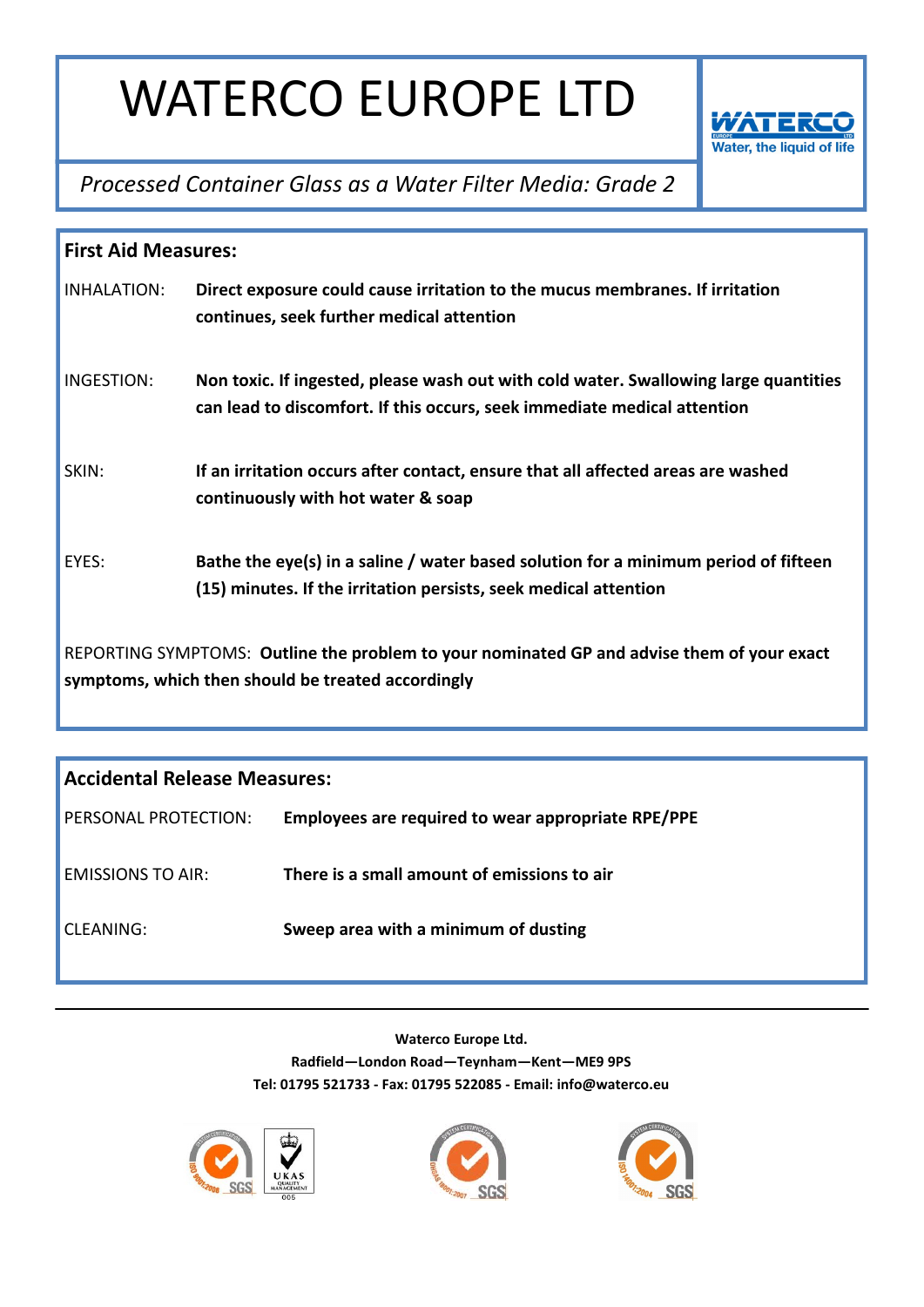

*Processed Container Glass as a Water Filter Media: Grade 2*

| <b>Fire Fighting Measures:</b> |                                                                                                                                                               |  |
|--------------------------------|---------------------------------------------------------------------------------------------------------------------------------------------------------------|--|
|                                | SUBSTANCE FLAMABILITY: The product is a non-flammable substance. The material is a fully oxidised<br>stable silicate and is unable to produce dust explosions |  |
|                                | FIRE FIGHTING CAPABILITY: Suitable extinguishing media for the surrounding fire should be used                                                                |  |

| <b>Handling &amp; Storage:</b> |                                                                                                                                    |
|--------------------------------|------------------------------------------------------------------------------------------------------------------------------------|
| HANDLING:                      | Avoid breathing dust directly. Avoid spillage which can lead to potential<br>slips. Adopt good cleaning and housekeeping practices |
| STORAGE:                       | Store in a dry, cool place                                                                                                         |

**Stability & Reactivity:** not applicable

**Environment & Ecological Information:** not applicable

**Health & Safety Information:** not applicable





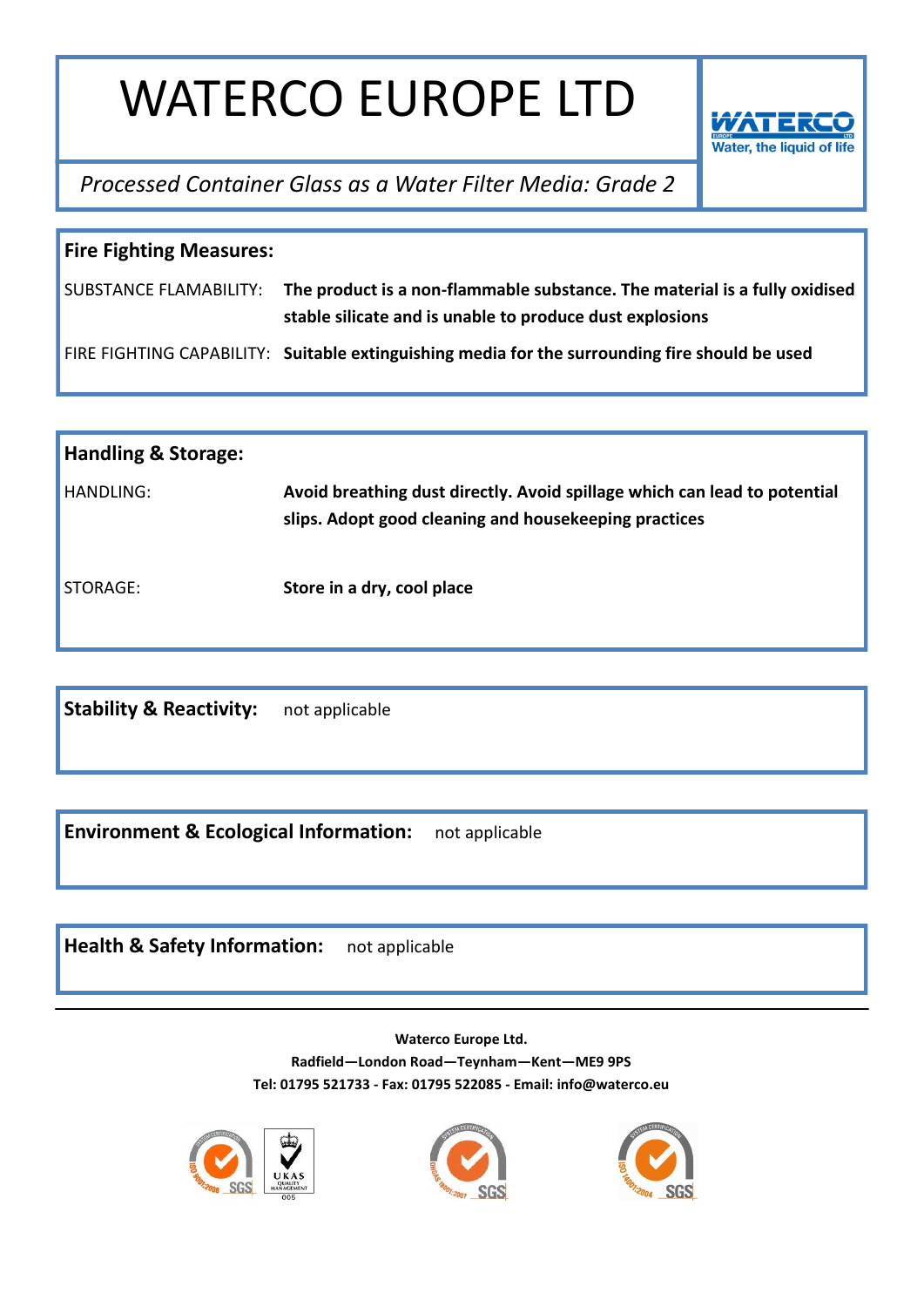

#### *Processed Container Glass as a Water Filter Media: Grade 2*

| <b>Exposure Controls:</b>      |                                                                                                                                                               |  |
|--------------------------------|---------------------------------------------------------------------------------------------------------------------------------------------------------------|--|
| <b>DUST EXPOSURE GUIDANCE:</b> | A. Total Dust < 10 mg/m <sup>3</sup> based on an directly exposed 8hr shift.<br>B. Respirable Dust < $4mg/m3$ based on a directly exposed 8hr shift.          |  |
| <b>ENGINEERING CONTROLS:</b>   | Use adequate ventilation if dusty conditions prevail when handling<br>product. For general storage and ordinary handling, general<br>ventilation will suffice |  |
| <b>RESPIRATORY PROTECTION:</b> | Always utilise HSE approved and CE kite marked equipment                                                                                                      |  |
| <b>SKIN PROTECTION:</b>        | Protective Garments must be used to limit the exposure to skin                                                                                                |  |
| EYE PROTECTION:                | <b>Use Safety Goggles</b>                                                                                                                                     |  |

| <b>Toxicological Information:</b>                     |                                                                                                                                                                                                                                                                                                    |
|-------------------------------------------------------|----------------------------------------------------------------------------------------------------------------------------------------------------------------------------------------------------------------------------------------------------------------------------------------------------|
| IMMEDIATE (ACUTE) EFFECTS:                            | Not applicable                                                                                                                                                                                                                                                                                     |
| DELAYED (SUBCHRONIC & CHRONIC EFFECTS: Not applicable |                                                                                                                                                                                                                                                                                                    |
| OTHER RELEVANT DATA/INFORMATION:                      | Exposure to dust in excess of the daily limit of 10 mg/m <sup>3</sup><br>will expose employees to unacceptable and avoidable<br>harm to health. Where you cannot eliminate the risk,<br>consideration must be given to reduce the risk of harm<br>to the lowest level as is reasonably practicable |





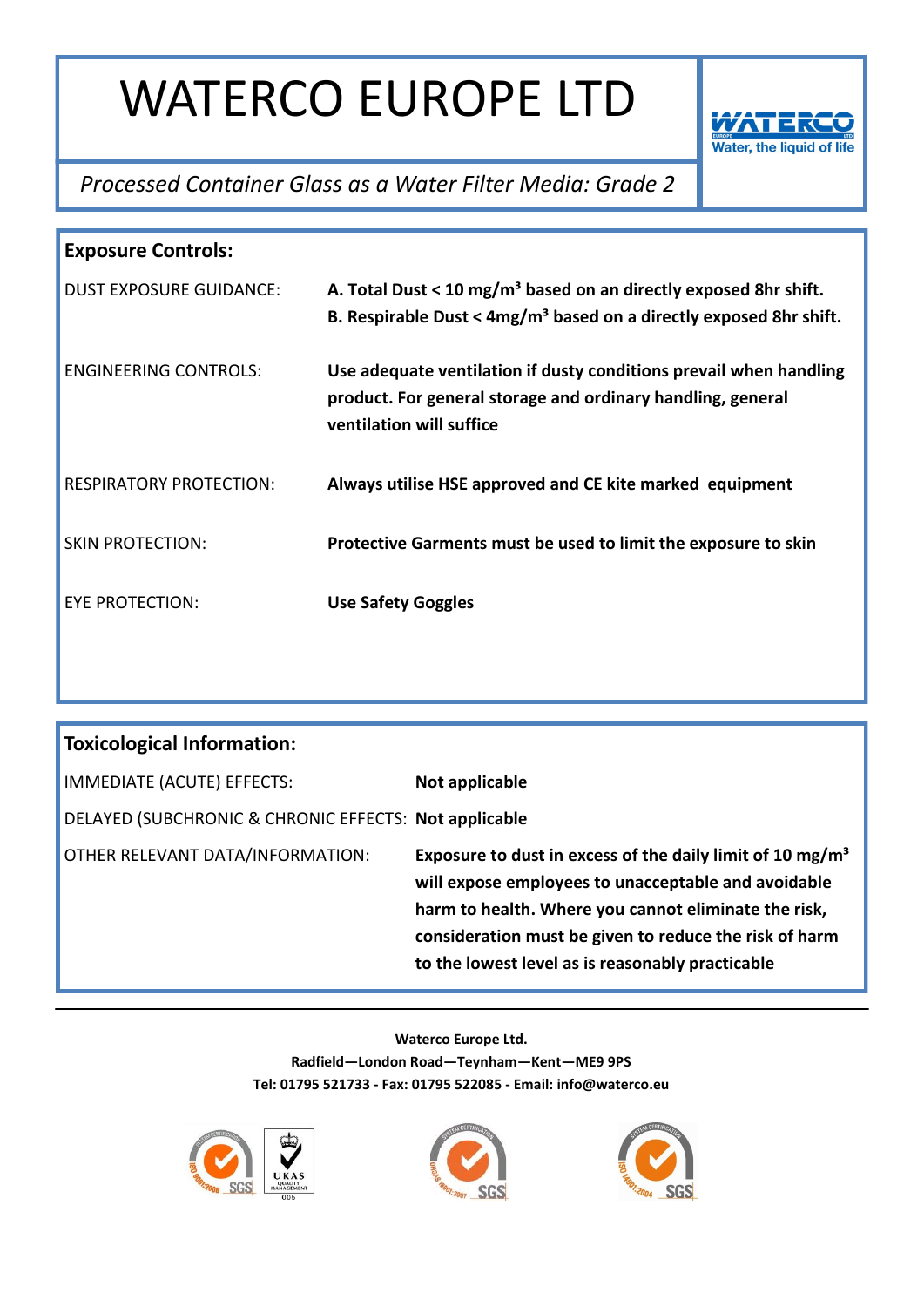

#### *Processed Container Glass as a Water Filter Media: Grade 2*

| <b>Physical &amp; Chemical Properties:</b> |                                       |                                                            |  |
|--------------------------------------------|---------------------------------------|------------------------------------------------------------|--|
| APPEARANCE:                                |                                       |                                                            |  |
| Physical State:                            |                                       | <b>Granulated particulates of varying sizes</b>            |  |
| Colour:                                    | Green                                 |                                                            |  |
| Odour:                                     | <b>None</b>                           |                                                            |  |
|                                            |                                       |                                                            |  |
| SAFETY APPLICABLE DATA:                    |                                       |                                                            |  |
| <b>Melting Point:</b>                      |                                       | 1,500 degrees Celsius (approx)                             |  |
| Lower explosion limit:                     |                                       | not applicable                                             |  |
| Upper explosion limit:                     |                                       | not applicable                                             |  |
| Bulk density:                              |                                       | 2.56                                                       |  |
| Hardness:                                  |                                       | 6-7 (Moh's scale)                                          |  |
| Solubility in water                        |                                       | <b>Negligible</b>                                          |  |
|                                            |                                       |                                                            |  |
|                                            |                                       |                                                            |  |
| <b>Transport Considerations:</b>           |                                       |                                                            |  |
| <b>LAND TRNASPORT:</b>                     |                                       |                                                            |  |
| ADR, GGVS, RID, GGVE:                      |                                       | no restrictions                                            |  |
|                                            |                                       |                                                            |  |
|                                            | <b>IDENTIFICATION OF THE PRODUCT:</b> |                                                            |  |
| Danger Number:                             |                                       | not applicable                                             |  |
| River/Internal Waterways:                  |                                       | not regulated (ADNR)                                       |  |
| Sea Transport:                             |                                       | not regulated (IMDG, GGV EmS, MFAG)                        |  |
| Air Transport:                             |                                       | not regulated (ICAO, IATA-DGR)                             |  |
| Other Information:                         |                                       | may be sent by standard commercial mail / courier services |  |